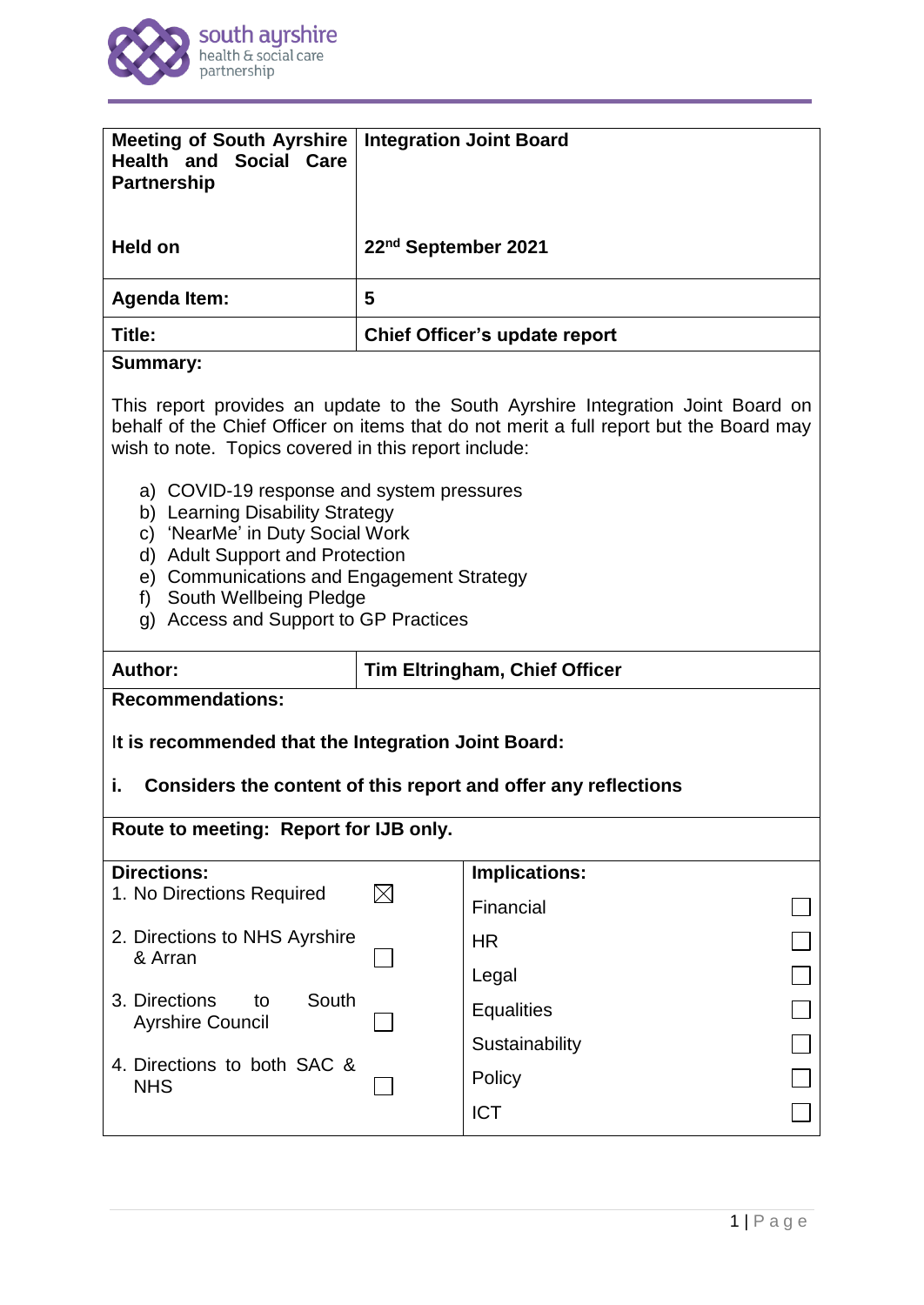

# **CHIEF OFFICER'S REPORT 22nd September 2021**

# **1. PURPOSE OF REPORT**

- 1.1 This report provides an update to the South Ayrshire Integration Joint Board on behalf of the Chief Officer on items that do not merit a full report but the Board may wish to note. Topics covered in this report include:
	- a) COVID-19 response and system pressures
	- b) Learning Disability Strategy
	- c) 'NearMe' in Duty Social Work
	- d) Adult Support and Protection
	- e) Communications and Engagement Strategy
	- f) South Wellbeing Pledge
	- g) Access and Support to GP Practices

### **2. RECOMMENDATION**

### **2.1 It is recommended that the Integration Joint Board**

**i. Considers the content of this report and offers any reflections.**

### **3. REPORT**

3.1 Topics for noting are detailed below.

## **COVID-19 response and system pressures**

### *COVID-19 in the community*

3.2 At the time of writing, Scotland has moved out of the COVID-19 levels system, and is now operating 'beyond Level 0'. Advice from Scottish Government, remains in place for communities to exercise caution, adhere to infection control measures in public places where possible and to take the vaccine when offered. Infection rates do however remain high in Ayrshire as in the rest of Scotland. Nationally, more than 1,000 coronavirus patients are in hospital marking over a week of consecutive daily increase, meaning prevalence is higher than at any other time during the pandemic. The vaccination programme continues to be successful and impactful with all adults now having been offered two doses of the vaccine.

#### *NHS Ayrshire and Arran response to system pressures*

3.3 The easing of restrictions, successful rollout of the vaccine, counterbalanced by the increased prevalence of COVID-19 makes for a complex picture for our services at the moment. The key message the IJB should note, however, is that there is particular pressure on the health and care system – unprecedented for this time of year. Increasing COVID-19 admissions, staff absence and rising emergency attendances have resulted in significant pressures across acute hospital sites in particular. The situation is the same in primary and community care, with unprecedented demand for services compounded by staff absences.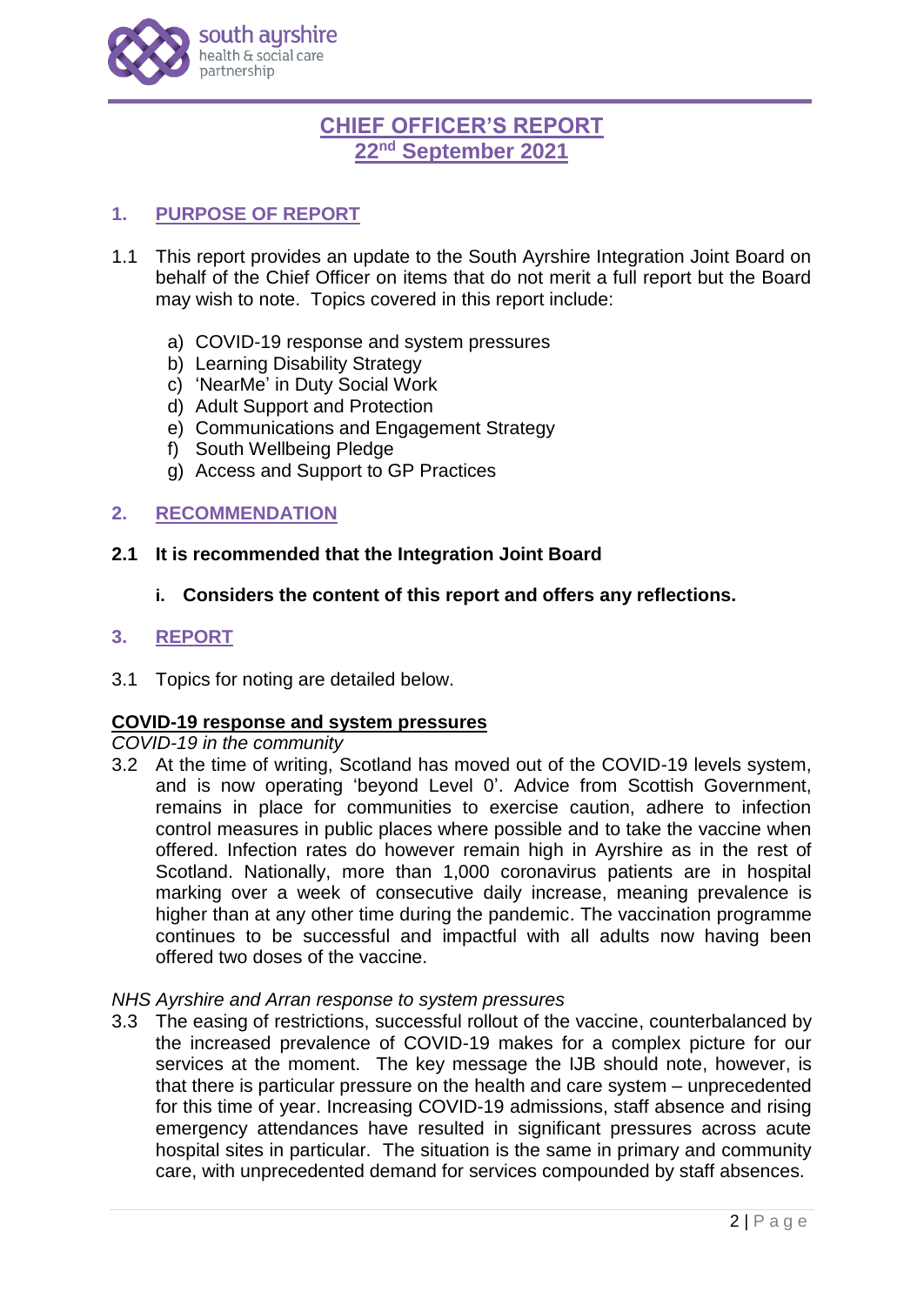

- 3.4 In response, NHSAA have taken the decision again to temporarily pause nonurgent elective operating services to maintain cancer surgery and cancer diagnostic procedures until the end of September. Within NHS services, remain under emergency planning conditions as a consequence of the pandemic and the NHSAA Emergency Management Team remains entirely focused on taking action to ease the pressures on our health and care system and support patient and staff safety. This is supported by the Health and Social Care Partnership.
- 3.5 Communications have been issued to all HSCP staff and to everyone we support in adult and older people's services to outline these pressures, offering reassurance and seeking understanding and support. The HSCP is also in regular communication with third and independent sector providers with whom we share these system pressures.

#### *HSCP services*

- 3.6 Although infection control measures are still in place in care settings, all HSCP service areas are operational. Many adaptations to services as a result of COVID-19 continue within service delivery models e.g. consultations taking place online, alternatives to buildings-based services where appropriate, internal and external meetings taking place online, where possible, etc.
- 3.7 With the exception of social work staff moving back into buildings, there has been no formal change to staff working arrangements since the previous IJB meeting in June i.e. council staff continue to work from home where possible.

## *Future Operating Model*

3.8 Work continues within South Ayrshire Council to define and move to the Future Operating Model and within NHS Ayrshire and Arran to move to the distributed working model. The HSCP plays a full part in the development of these initiatives and has been working through the senior management to ensure there is a strategic direction to how we wish to use buildings and deploy staff in the short, medium and long term.

#### *Remobilisation Plan 4*

3.9 NHSAA are in the process of finalising Remobilisation Plan 4 for submission to the Scottish Government – this will be submitted to the IJB at a future meeting. Further verbal update will be provided at the meeting by the Directorate Management Team.

#### **Learning Disability Strategy**

3.10 The HSCP is continuing work on developing a new Learning Disability Strategy for South Ayrshire and we are currently in the initial engagement phase, gathering information from people with learning disabilities, carers, HSCP staff and partner organisations to inform the strategy. We are being supported, in particular around the current engagement exercise, by the Scottish Commission for People with Learning Disabilities (SCLD) which has proven to be successful, offering the HSCP valuable capacity and expertise while also providing an alternative to statutory services for people to engage with.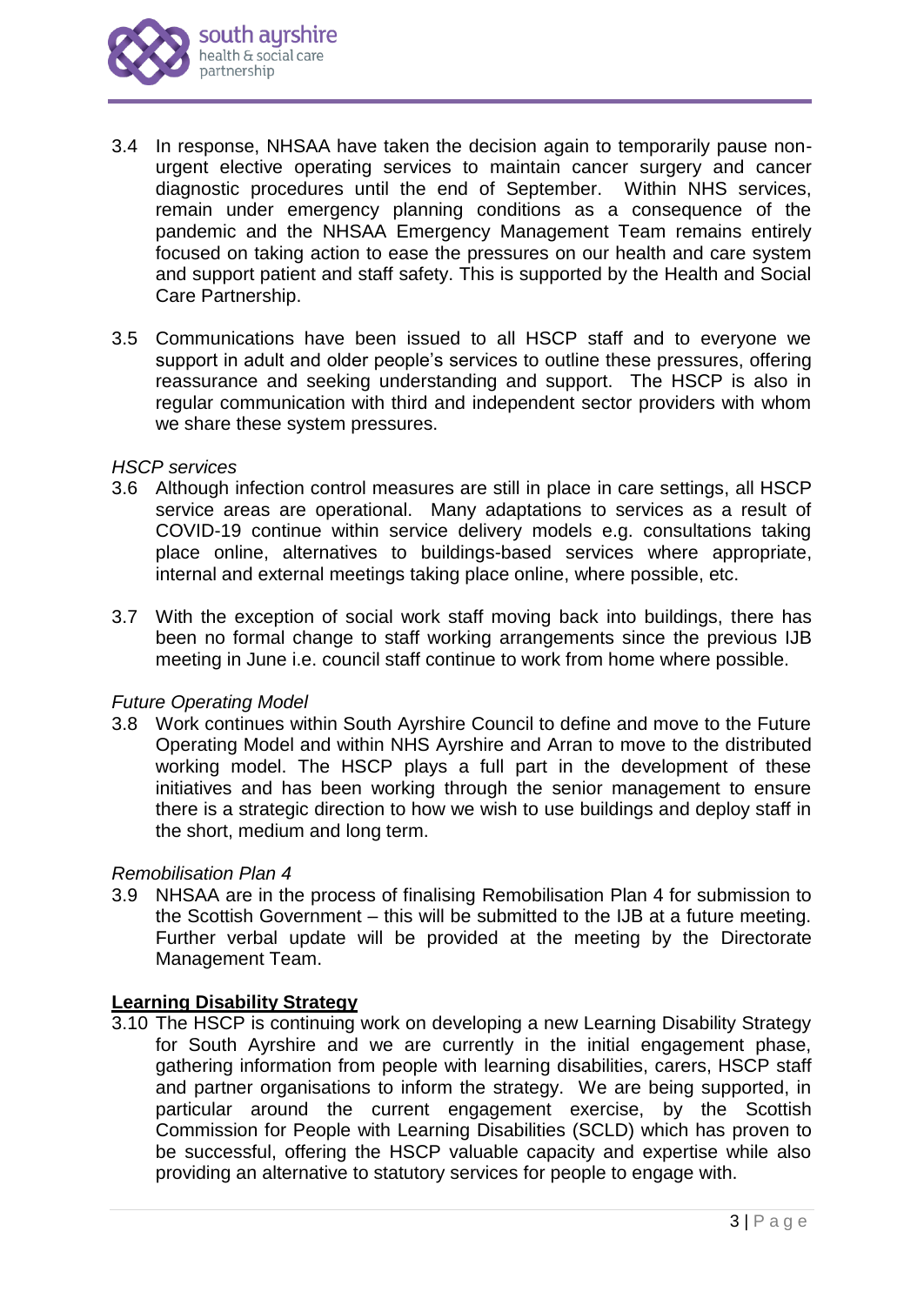

3.11 The work is led by a Strategy Development Group, chaired by the Senior Manager for Planning and Performance and supported by a range of engagement groups including a Champions Board. In recent weeks a series of in-situ and online focus groups have been held. A full briefing is being provided to IJB members at **1pm on 22nd September** ahead of the main IJB meeting.

### **NearMe in Duty Social Work**

- 3.12 The HSCP was recently successful in applying for a Scottish Government grant to support trials of using NearMe in duty social work. NearMe (also sometimes referred to as Attend Anywhere) is a video consulting service that enables people to have health and social care appointments from home or wherever is convenient. It is commonly used across the NHS in Scotland and is now being rolled out across other public services including social work and services provided by Social Security Scotland.
- 3.13 The South Ayrshire pilot will focus on two or three social work teams across both adult and children's social work. The programme we are part of will involved targeted programme and peer support from Scottish Government and partner HSCPs and a further update will be brought to the IJB on rollout by the end of the year. This initiative contributes to our broader efforts to implement the HSCP Digital Strategy.

### **Adult Support and Protection**

- 3.14 South Ayrshire is currently subject to a multi-agency inspection on Adult Support and Protection arrangements, looking collectively at all aspects of ASP within Social Work, Health and Police services in South Ayrshire. Adult Support and Protection Leads from the Health and Social Care Partnership, NHS Ayrshire and Arran and Police Scotland have been, and continue to, work closely together throughout this inspection. Due to COVID-19 the inspection is taking place remotely with all information being submitted online to the Care Inspectorate and meetings carried out virtually.
- 3.15 Progress so far includes:
	- Staff Survey issued to all Social Care, NHS A&A and Police staff involved in ASP between 16<sup>th</sup> August – 3<sup>rd</sup> September.
	- Position Statement developed jointly between the three agencies submitted at the beginning of August.
	- Social Work, Health and Police case files prepared and submitted digitally to the Care Inspectorate ahead of file reading commencing on 20<sup>th</sup> October.
- 3.16 Focus Groups are still to take place at the end of September focusing on Strategic and Operational aspects of ASP in South Ayrshire. Frontline Practitioners and ASP Leads have been invited to participate in these sessions. Feedback on inspection findings is due to be received at the end of October with the final report to be published mid-November.

### **Communication and Engagement Strategy**

3.17 A key objective of the IJB's Strategic Plan is for the HSCP to be transparent and listen to our communities. South Ayrshire's Wellbeing Pledge emphasises the HSCP and communities working together to contribute to a common goal.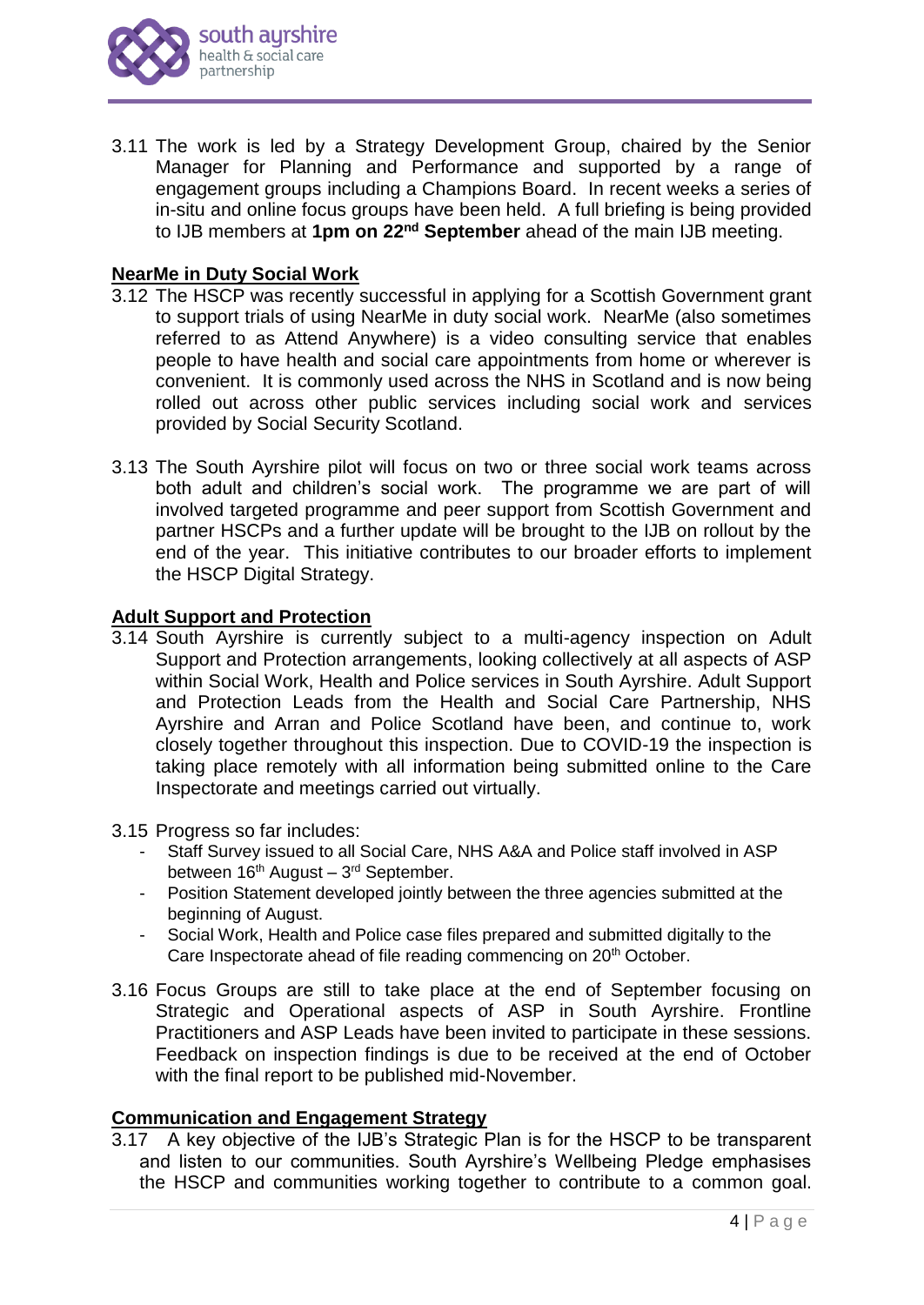

The HSCP committed in the Strategic Plan to refresh our Communications and Participation and Engagement Strategies to help guide and inform consultation activity in the future. The current strategies will be reviewed in their entirety and our intention is to publish a new Communications and Engagement strategy by the end of March 2022.

- 3.18 This will provide a framework on how we can improve our engagement with those who do not traditionally take part and provide direction on how best the HSCP can engage with communities reflecting measures caused by the COVID-19 pandemic. In doing so, we will ensure our engagement activity is aligned closely with our Community Planning partners, ensuring that duplication and 'consultation fatigue' are avoided as much as possible. The HSCP will also ensure Locality Planning Partnerships are involved to engage with communities at a local level.
- 3.19 The Strategy development group is made up of representatives from the HSCP, SAC, NHS Ayrshire and Arran, Third Sector, Healthcare Improvement Scotland and Locality Planning Partnerships. The group are currently carrying out a mapping exercise of routes into the community and developing principles for the strategy to be based on. As part of this work, we will explore ways of ensuring public representation on the IJB.

### **South Ayrshire Wellbeing Pledge**

- 3.20 The initial meeting of the South Ayrshire Wellbeing Pledge Board took place on 11<sup>th</sup> August 2021. The Board is chaired by Tim Eltringham, Director of the Health and Social Care Partnership.
- 3.21 The Board agreed formal reporting arrangements to the IJB (via the Strategic Planning Advisory Group) and to the Community Planning Partnership (CPP) where appropriate. The Board will also link closely with the Locality Planning Partnerships. The Board operates within a complex local and national strategic context and will seek to complement and build on these policy drivers.

| National                              | Local                                 |
|---------------------------------------|---------------------------------------|
| Independent Review of Adult Social    | IJB Strategic Plan 2021-31            |
| Care                                  | <b>Community Planning Partnership</b> |
| National Health and Wellbeing         | <b>LOIP</b>                           |
| <b>Outcomes</b>                       | <b>SDPs</b>                           |
| <b>Public Health Priorities</b>       | Caring for Ayrshire (NHSAA)           |
| <b>National Performance Framework</b> | Council Plan (SAC)                    |
| <b>Christie Commission</b>            |                                       |

- 3.22 It was agreed at the Board that the remit of the group will be:
	- To provide strategic leadership to support the promotion and implementation of the South Ayrshire Wellbeing Pledge
	- To contribute to the building of resilient, nurturing, safe and sustainable communities.
	- To develop and oversee arrangements for investment in community capacity building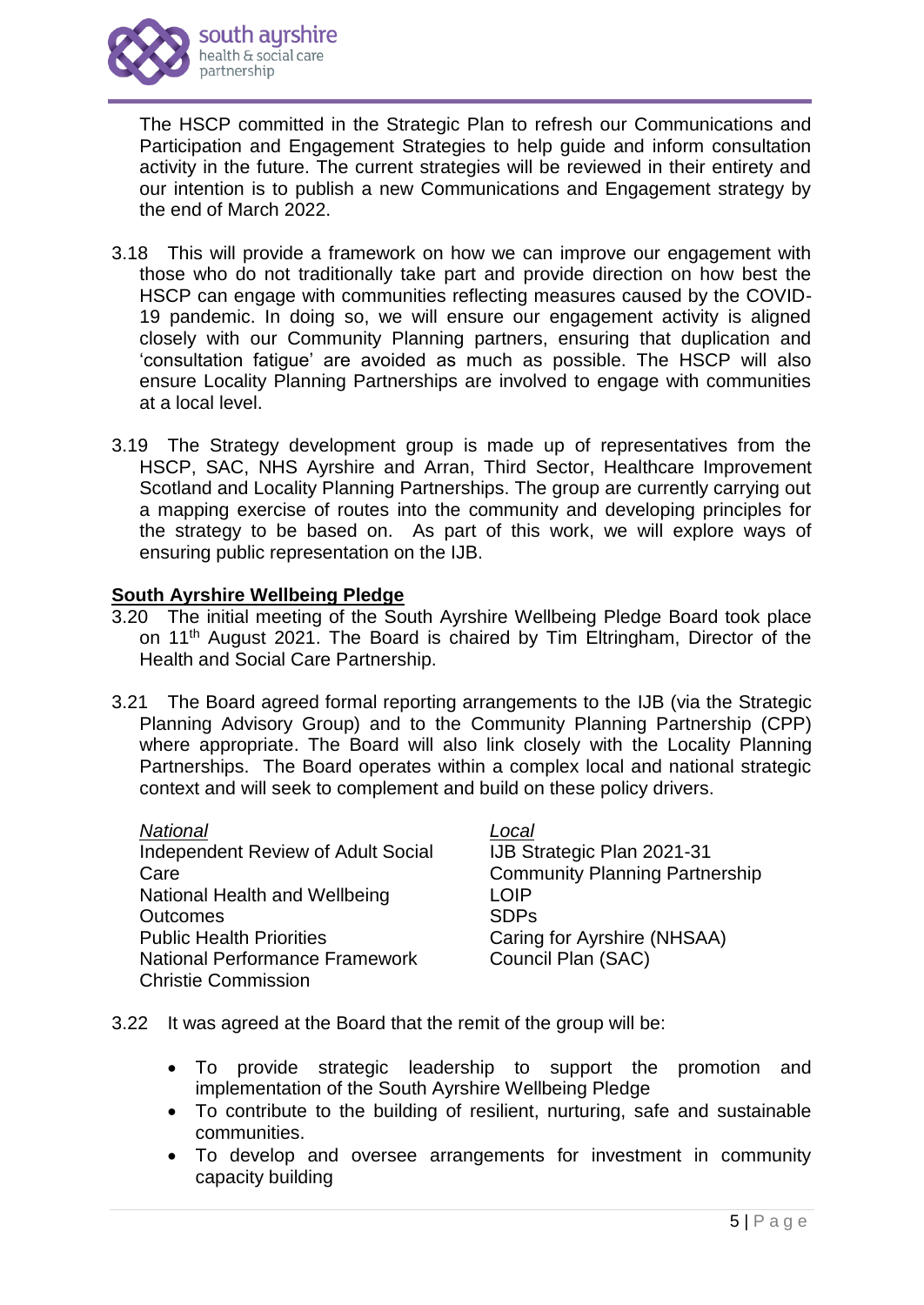

- To nurture self-management approaches
- To develop a brief conversation approach that underpins the Wellbeing Pledge across services, agencies, disciplines, sectors and localities.
- To ensure robust monitoring and arrange evaluation of investment programme
- To ensure linkages with germane bodies/structures/groups
- To develop comprehensive communications that support the Pledge
- 3.23 Discussions took place on developing a 'wellbeing conversation', developing 'branding' of the Wellbeing Pledge and the requirement to look at ways of measuring wellbeing in South Ayrshire. Further verbal update can be provided at the IJB meeting.
- 3.24 Members should also note that as agreed at the June IJB meeting a small fund of £64,000 has been made available to third/community sector organisations to address a range of 'wellbeing' issues linked to the ambitions within the HSCP Strategic Plan. The Wellbeing Pledge Board sought bids to this **Wellbeing Pledge Fund** of between £5k and £10k that address these issues. Applications are now closed and are being assessed.

# **Access and Support to GP Practices**

3.25 GP Practices are another part of the health and care system experiencing current pressure. In response to a request from elected members, the HSCP provided a short briefing note outlining the situation and the response within Primary Care. This briefing note is attached at **Appendix 1** for IJB members' information.

# **REPORT AUTHOR AND PERSON TO CONTACT**

Name: John Wood, Senior Manager Phone number: 01292 612443 Email address: john.wood3@south-ayrshire.gov.uk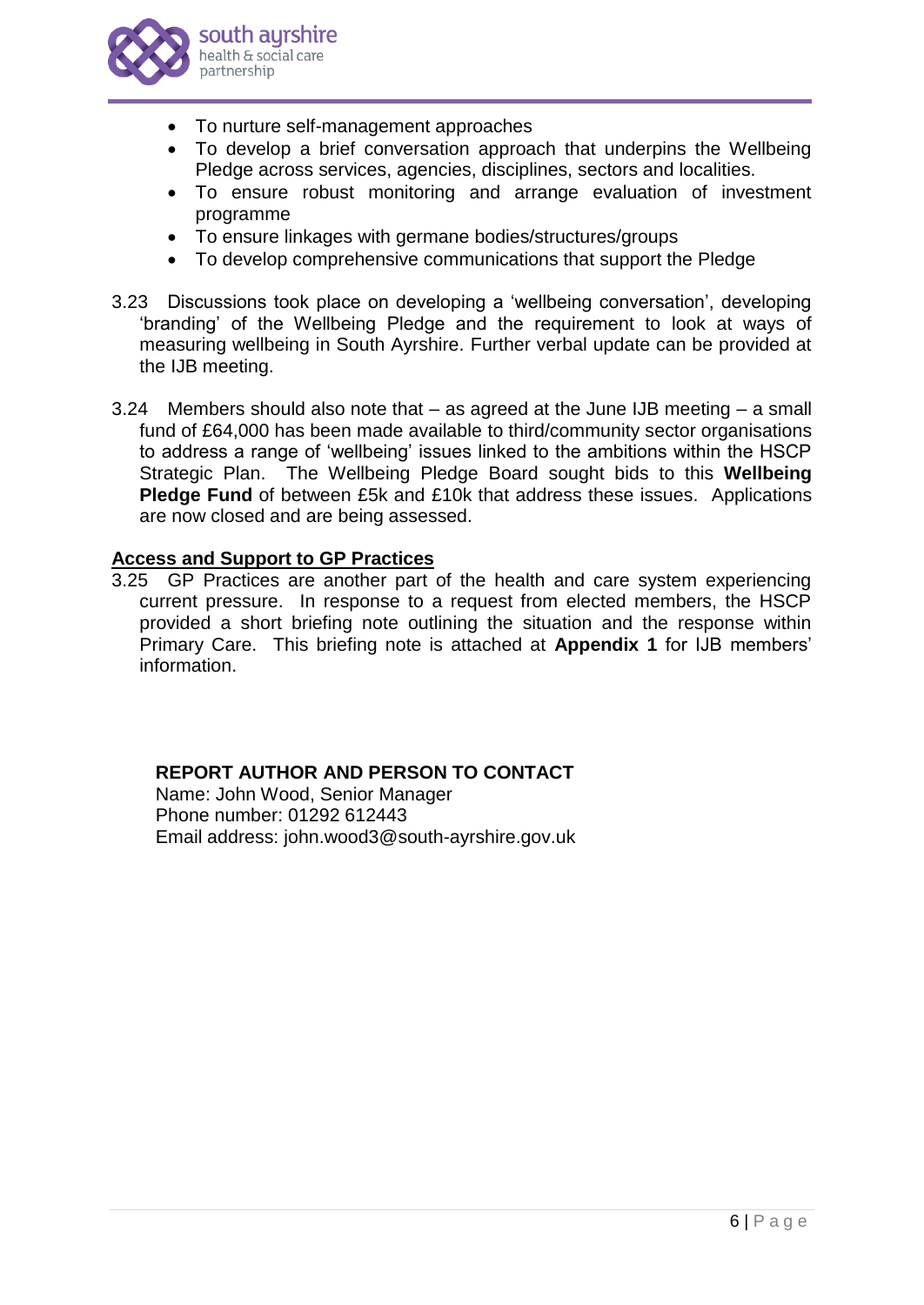

# **Appendix 1 – Elected member briefing note**

**Report by:** Tim Eltringham, Director SA HSCP

**Event/Incident:** Support to GP Practices for Patient Calls

**Date and Time of Report:** 14/09/2021

**Details:**

#### **What has happened/what is the issue?**

We are aware that a number of constituents have been in contact with elected members about access to General Practice.

#### **What action has been taken?**

GP Practices are open and have continued to provide services for patients throughout the pandemic. As positive COVID-19 cases within our communities are higher than ever, NHS Ayrshire & Arran has had to review how some planned and out-patient services are provided. This significant pressure is also being experienced across Primary Care services, particularly with GP Practices. Practices are experiencing a significant increase in people contacting the practice on a daily basis with a large proportion requiring face to face appointments. In some instances this has gone from 150 calls a day before the pandemic to now sometimes in excess of 500. The knock on effect of the pandemic and reduction or delay in treatment in other services means people are turning to their local GP practices in greater numbers to manage their condition. Practice staff are prioritising those in most clinical need for urgent on the day presentations. Due to emergency planning conditions still being in place, services continue to be delivered differently to ensure patients, staff and the most vulnerable members of our communities are protected. To meet national guidance and enhanced safety measures, practices have less face to face appointments available then before the pandemic. Previously, a 5 minute appointment may now take 15 minutes due to enhanced cleaning of patient areas between appointments. Social distancing is also still in place in all health care settings so practices need to limit the number of people in the building at the same time.

Practices are also experiencing staff shortages due to infection or being identified as a close contact. Practice staff are doing their very best to answer all these calls but on occasions this isn't possible. This is very frustrating for patients as well as our GP practice staff. To mitigate the issues, greater use of electronic ways of contacting the practice is available as well as video and telephone appointments. This flexible mix of telephone, video and face to face consulting is essential to deal with the numerous requests being received with the workforce available. If during the video or telephone consultation the clinician feels a face to face examination is needed then this will be offered. Plans to increase the use and roll-out of video technology to GP practices were in place prior to the pandemic with implementation brought forward at the onset. Many patients have welcomed this flexibility finding it more convenient and easier to get an appointment as they don't have to travel to the practice and can fit the appointment around their busy lives. Given the significant and continued demand described above, further measures are being implemented to provide easier access for patients when calling their GP practice. The Primary and Urgent Care team is working in partnership with GP practices to help patients get the right care in the right place at the right time. During high periods of demand, patients phoning their GP practice may now have their call re-directed to a central call handling service within Ayrshire and Arran for advice